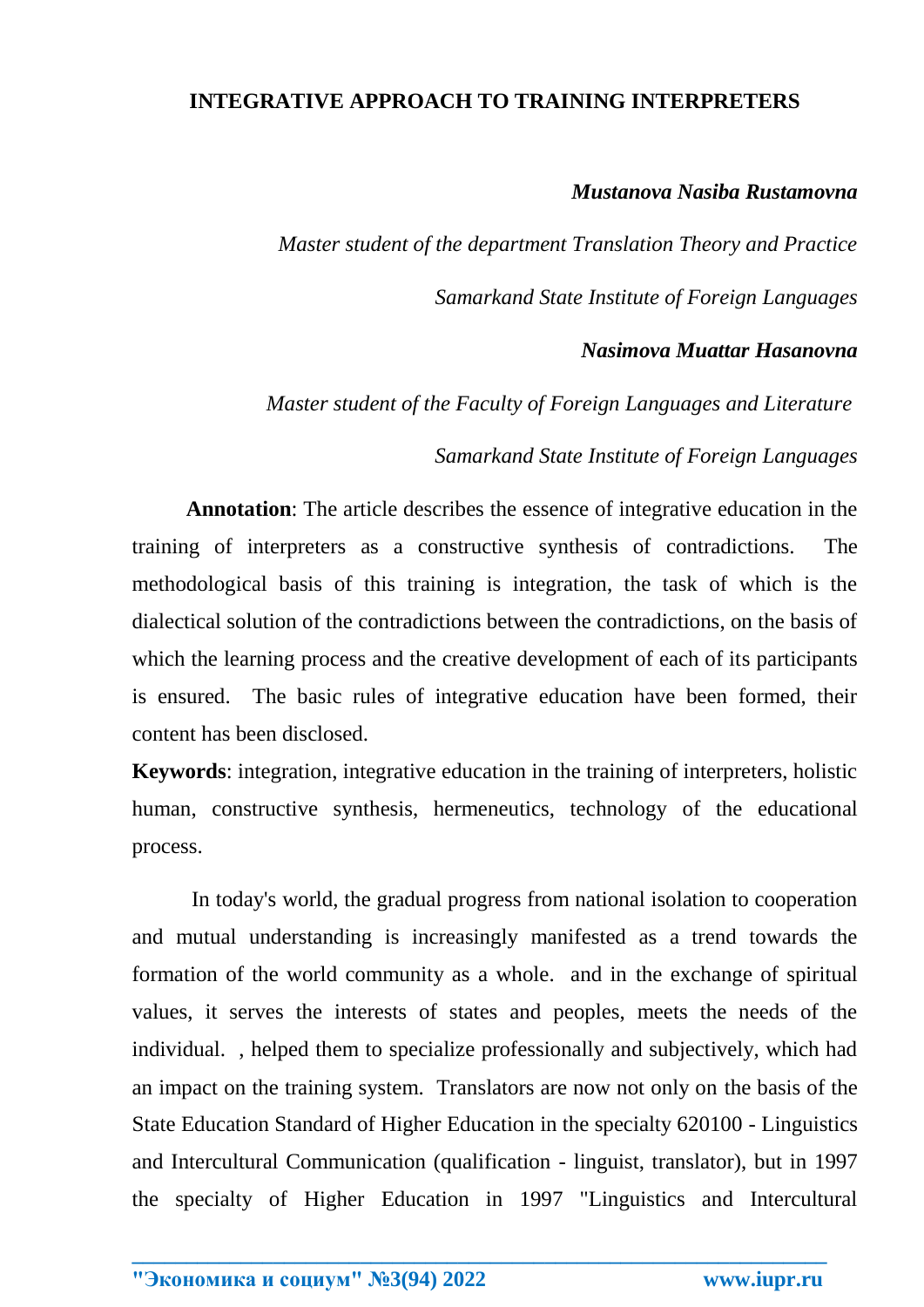Communication" It is also carried out on the basis of state requirements. Minimum content and level of preparation of the graduate for the additional qualification "Interpreter in the field of professional communication". also includes professional-subject competence.

Integration in education in the training of interpreters is the establishment of links between the components of the content within a particular educational system to form a holistic view of the world aimed at the development of the child's personality and self-development The integration of disciplines in the modern school is one of the directions of active search for new pedagogical solutions, the development of creative potential of pedagogical teams to effectively and reasonably influence students. local and foreign pedagogical sciences have rich experience in studying the problems of integration. The problem of using interdisciplinary connections in the educational process at different times was raised by Ya.A. Comenius, I.G. Pestalozzi, J.-J. Russo, L.N. Tolstoy, K.D. Ushinsky.

The integration process requires the fulfillment of certain conditions: the objects of study are compatible or close enough; the same or similar research methods are used in integrated sciences; They are based on general laws and theoretical concepts. For example, in the process of teaching English to primary school students, it is advisable to establish links between Russian, French and other foreign languages. does not become a holistic lesson. We need a leading idea that ensures the coherence and integrity of the lesson.

Contributes to the development of a systemic worldview, the harmonization of students' personalities. Diversification decreases, interdisciplinary connections expand and deepen, and more learning opportunities are created. The integrated approach requires a teacher with a high level of pedagogical skills and the universality of his or her teaching.

**\_\_\_\_\_\_\_\_\_\_\_\_\_\_\_\_\_\_\_\_\_\_\_\_\_\_\_\_\_\_\_\_\_\_\_\_\_\_\_\_\_\_\_\_\_\_\_\_\_\_\_\_\_\_\_\_\_\_\_\_\_\_\_\_**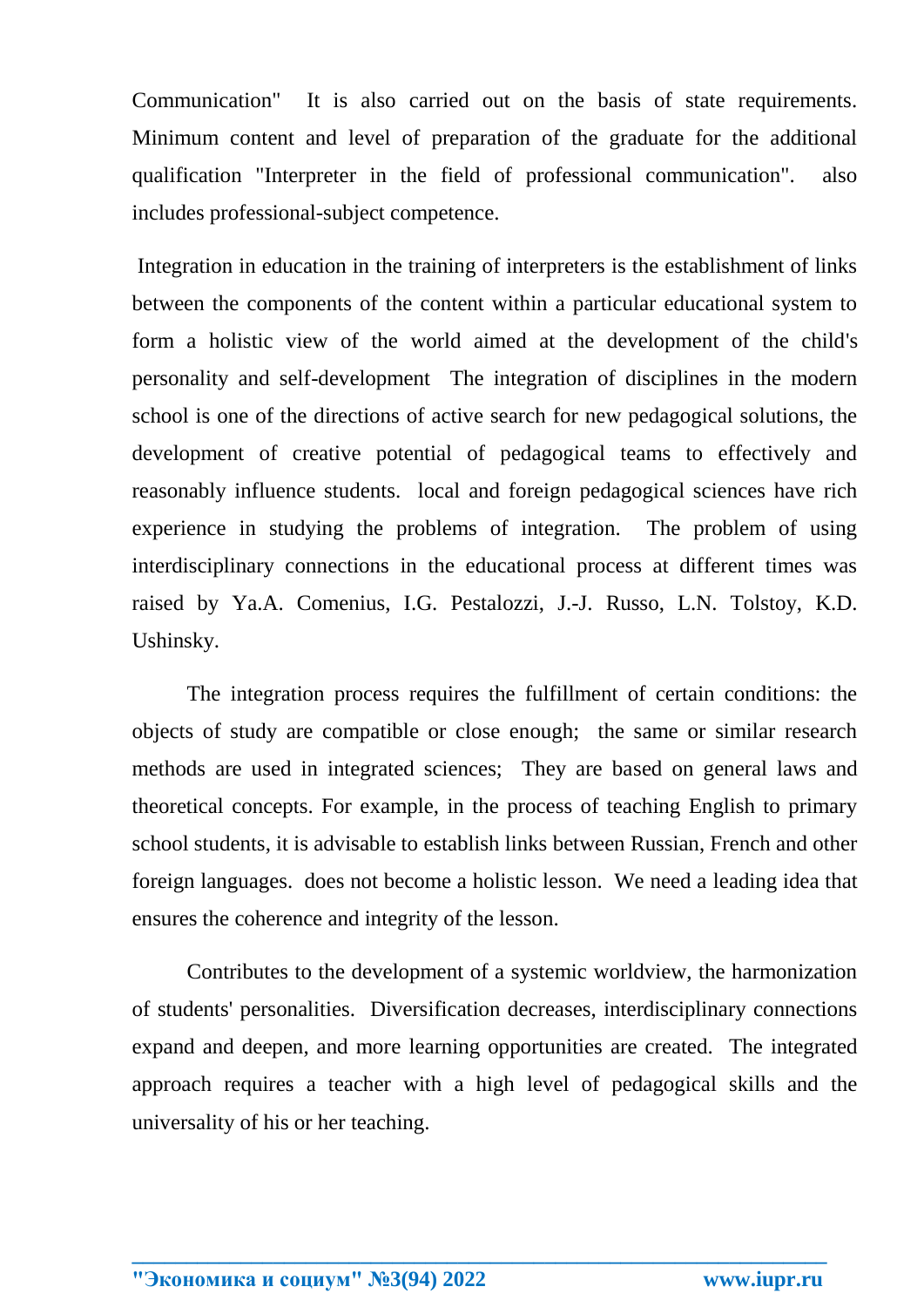Disadvantages include: increased lesson intensity, lack of detail, and in some cases more time spent preparing for the lesson.

Listing the pros and cons of integrated education, we can conclude that in addition to integration, there are other technologies that allow our children to get a real-life education. The advantage of integration in training is to create the necessary conditions for the formation of a creative person who is not a narrowly educated specialist, but who understands the world as a whole and can be active in the social and professional spheres. The education system implements and places more and more demands on the person, and therefore on the quality of education, and the task of the teacher is to strive to improve the quality of teaching, the quality of knowledge imparted and interdependence.

In practice, things are not as easy as in theory. There are different sciences, they look at the world from different angles and use many tools. Therefore, education integration is not easy. All this should be done by experienced people. Also, good professionals need to educate students. And this is where the main problem of integration in education - the lack of the necessary staff - arises. It should be noted that the younger generation of teachers does not always have a sufficiently high level of knowledge. A person who combines different objects must take into account the existing contradictions. So far, integration in vocational education cannot boast of anything important.

In short, an integrated approach to the training of interpreters - the humanization of the modern school helps to increase and complicate the differences in the level and profile of education in accordance with the aptitudes, interests, capabilities and abilities of students.

## **REFERENCES**

1. Resolution of the Ministry of Higher and Secondary Special Education of the Republic of Uzbekistan of 1997

**\_\_\_\_\_\_\_\_\_\_\_\_\_\_\_\_\_\_\_\_\_\_\_\_\_\_\_\_\_\_\_\_\_\_\_\_\_\_\_\_\_\_\_\_\_\_\_\_\_\_\_\_\_\_\_\_\_\_\_\_\_\_\_\_**

2.Chistenkoeschool.ru site